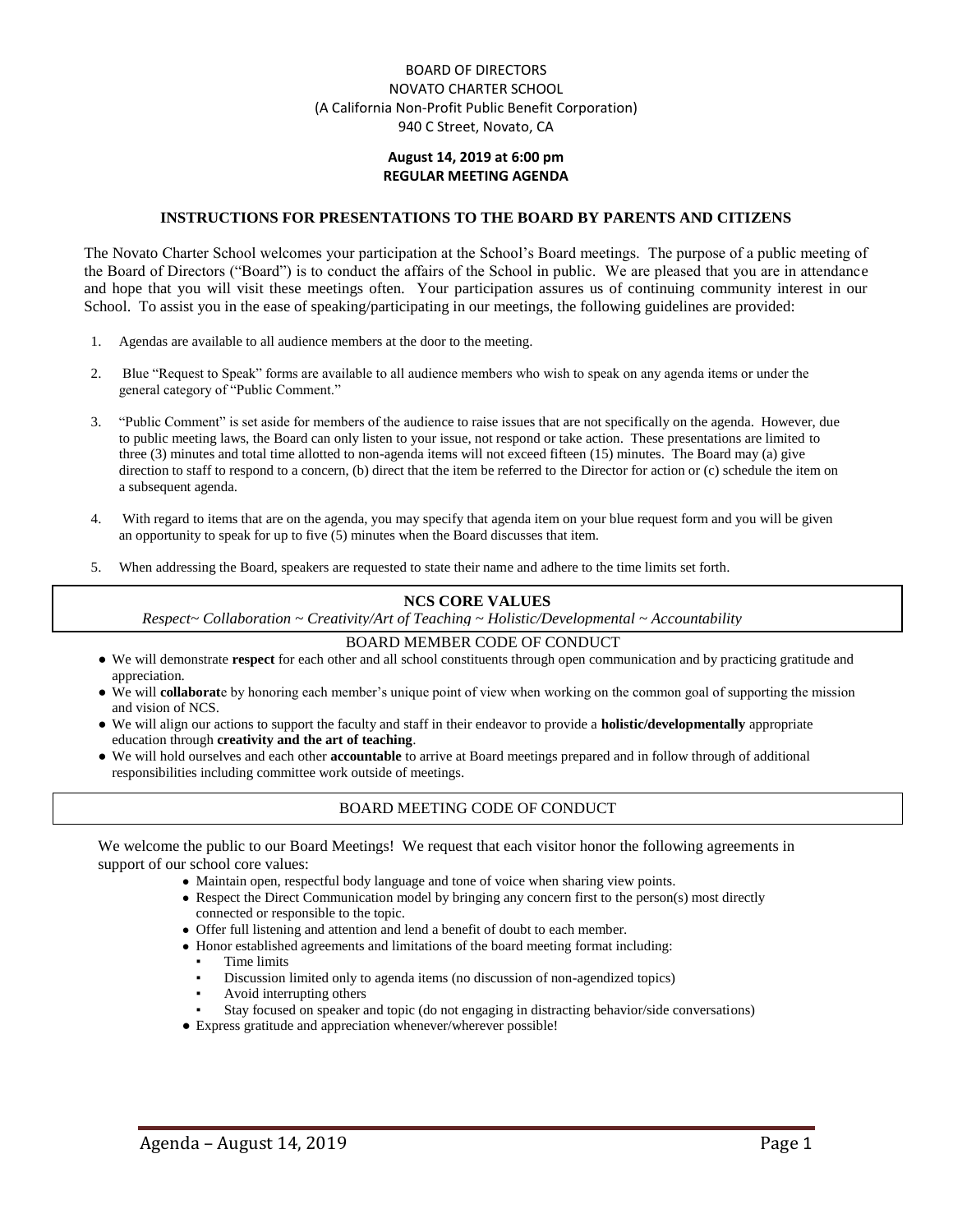## NOVATO CHARTER SCHOOL REGULAR MEETING OF THE BOARD OF DIRECTORS (A California Non-Profit Public Benefit Corporation) 940 C Street, Novato, CA **Wednesday, August 14, 2019, at 6:00 pm**

| <b>AGENDA ITEM</b> |                                                                                                                                                                                                                                                                                                                                                                                                                                                                                      |         |                 | <b>SPONSOR</b>  |                 | Approx. Time |
|--------------------|--------------------------------------------------------------------------------------------------------------------------------------------------------------------------------------------------------------------------------------------------------------------------------------------------------------------------------------------------------------------------------------------------------------------------------------------------------------------------------------|---------|-----------------|-----------------|-----------------|--------------|
| $\mathbf{1}$       | <b>Call Meeting to Order, Roll Call</b>                                                                                                                                                                                                                                                                                                                                                                                                                                              |         | Alexandria Quam |                 | 5 Min.          |              |
|                    | <b>Board Member</b>                                                                                                                                                                                                                                                                                                                                                                                                                                                                  | Present | Absent          | Late            | Arrival time    |              |
|                    | Craig Allender (CA)                                                                                                                                                                                                                                                                                                                                                                                                                                                                  |         |                 |                 |                 |              |
|                    | Erik Berkowitz (EB)                                                                                                                                                                                                                                                                                                                                                                                                                                                                  |         |                 |                 |                 |              |
|                    | Bridgette Corridan (BC)                                                                                                                                                                                                                                                                                                                                                                                                                                                              |         |                 |                 |                 |              |
|                    | Lia Heath (LH)                                                                                                                                                                                                                                                                                                                                                                                                                                                                       |         |                 |                 |                 |              |
|                    | Alexandria Quam (AQ)                                                                                                                                                                                                                                                                                                                                                                                                                                                                 |         |                 |                 |                 |              |
| 2                  | <b>Agenda Modification</b>                                                                                                                                                                                                                                                                                                                                                                                                                                                           |         |                 |                 | Alexandria Quam | 5 Min.       |
| 3                  | <b>Public Comment</b><br>Alexandria Quam<br>This is the opportunity for members of the community to speak on topics that are not<br>agendized on tonight's board meeting. Because these are not agendized items the board<br>and staff may not dialog back and forth with you. If you have a specific question that<br>staff may be able to answer, staff may contact you. Should a board member chose to<br>have this placed on a future meeting they may contact staff to do that. |         |                 |                 |                 | 5 Min.       |
| 4                  | <b>Consent Agenda Items</b><br>A. Approve Minutes: June 17, 2019                                                                                                                                                                                                                                                                                                                                                                                                                     |         |                 | Alexandria Quam |                 | 5 Min.       |
| 5                  | <b>Board Discussion/Action Items</b><br>Alexandria Quam<br>A. Swearing-in of new Board Members<br>B. Election of Officers<br>C. Board meeting schedule review<br>D. Board Self Evaluation review<br>E. Preview Board orientation on Sept. 11th                                                                                                                                                                                                                                       |         |                 |                 |                 | 30 Min.      |
| 6                  | <b>Information Items: Administrative Reports Nikki Lloyd/April Jackson</b><br>A. Update: Alliance Path to Membership<br><b>B.</b> Emergency Preparedness<br>C. Facilities (Summer projects/maintenance, Gratitude Day, future needs)<br>D. Foundation report & messaging                                                                                                                                                                                                             |         |                 |                 |                 | 30 Min.      |
| 7                  | <b>Next Board Meeting</b><br>Wednesday, September 11th-Board Orientation 12 to 4pm                                                                                                                                                                                                                                                                                                                                                                                                   |         |                 |                 |                 | 5 Min.       |
| 8                  | <b>Comments from Board Members-Agenda items for future meetings</b>                                                                                                                                                                                                                                                                                                                                                                                                                  |         |                 |                 |                 | 5 Min.       |